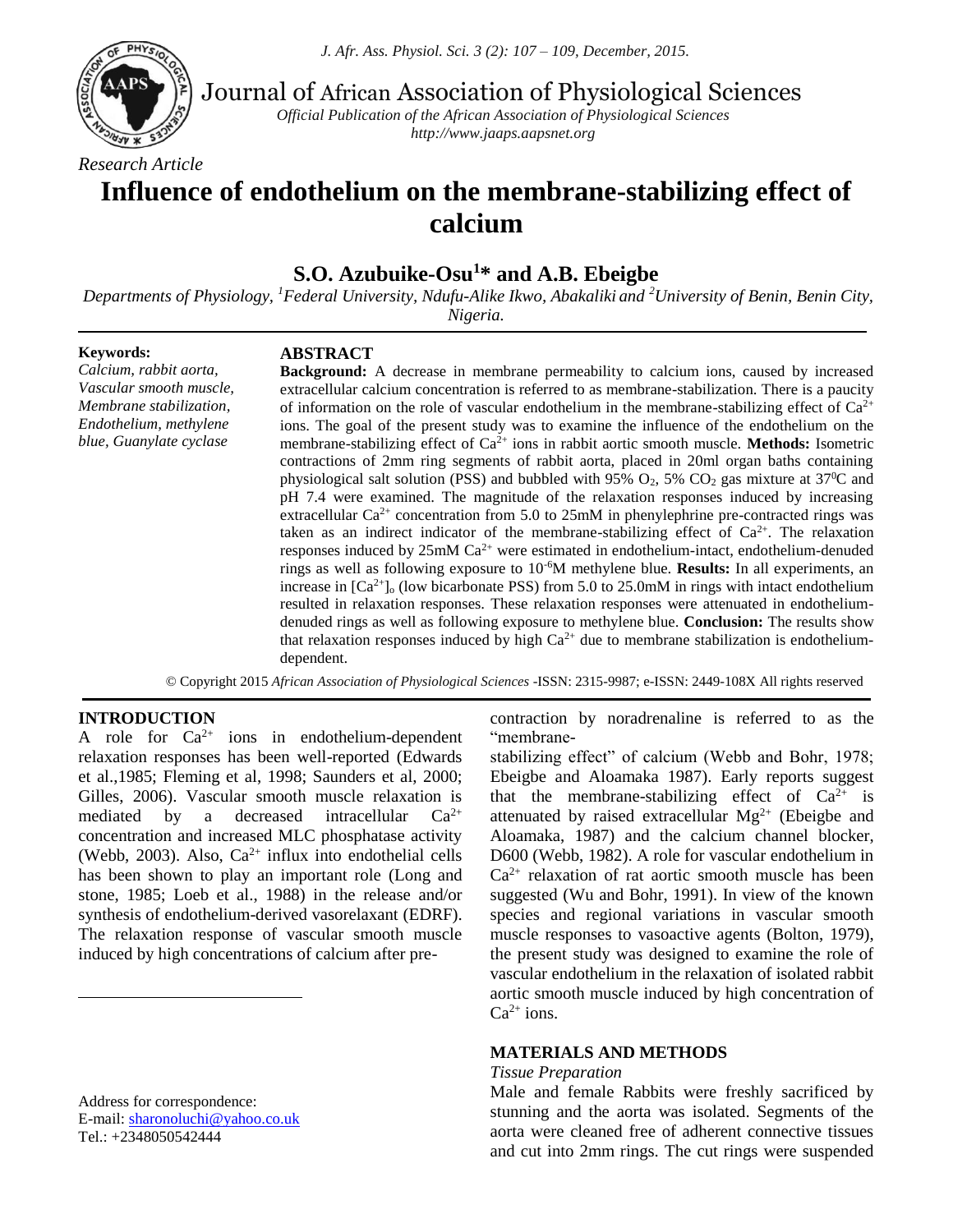between L-shaped wire loops in 20ml organ baths containing Physiological Salt Solution (PSS). The lower loop was attached to the base of the organ bath while the upper loop was attached to a Grass Model FT03 force Transducer connected to a Grass Model 7P Polygraph (from Grass Instrument Co., Quincy, MA, USA). The composition of the normal PSS was (mM): 119 NaCl, 4.7 KCl, 1.2 KH<sub>2</sub>PO<sub>4</sub>, 1.2 MgSO<sub>4</sub>, 1.2 CaCl<sub>2</sub>, 24.9 NaHCO<sub>3</sub>, 11.5 C<sub>6</sub>H<sub>12</sub>O<sub>6</sub>, 0.03 CaNa<sub>2</sub>EDTA. In studies on the membrane-stabilizing effect of calcium, a low-bicarbonate PSS (pH 7.2) containing (mM): 150 NaCl, 5.4 KCl, 1.2 KH2PO4, 1.2 MgSO4, 6.0 NaHCO3, 5.0 CaCl2, 0.03 CaNa2EDTA, 11.5 glucose. (Webb and Bohr, 1978; Ebeigbe and Aloamaka, 1987).

Endothelium removal was effected by gently rubbing the internal lining of the arterial rings with a rough pair of forceps. Viability of the endothelium was established by a 60-70% relaxation response to 10-5M Acetylcholine in  $10^{-7}M$  phenylephrine-contracted endothelium-intact rings. Rings were given an initial load of 2g and the PSS was bubbled with  $95\%$  O<sub>2</sub> and 5%  $CO<sub>2</sub>$  gas mixture at 37<sup>0</sup>C and pH of 7.4. An equilibration time of 90 minutes was allowed.

The membrane-stabilizing effect of calcium was examined by increasing the PSS  $Ca^{2+}$  concentration from 5.0 to 25mM during exposure for 30 minutes to low-bicarbonate PSS in both endothelium-intact and endothelium-denuded rings pre-contracted using  $EC_{70}$ concentration of phenylephrine. The influence of 10-6M Methylene blue (MB) on the relaxation response induced by  $25 \text{m} \text{M } Ca^{2+}$  was examined by addition of MB for 10 minutes to the end of the 30-minute lowbicarbonate PSS exposure.

#### *Statistical analysis*

Data are presented as Means  $\pm$  SEM. Student's t test was used in analysing results and graphical analyses were effected using Microcal Origin 5.0 software (Microcal Software Inc, Northampton, USA). Values of p less than 0.05 were considered significant and n values denote the number of animals from which vessels were obtained.

### **RESULTS**

## *Relaxation response to Acetylcholine*

The relaxation response induced by  $10^{-5}M$ Acetylcholine following pre-contraction induced by  $EC_{70}$  concentration of phenylephrine was examined in aortic rings with intact or denuded endothelium, in order to assess the functional state of the endothelium. Ach relaxation of about 40% was observed only in rings with intact endothelium (Fig. 1).

## *Membrane stabilization*

The relaxation response induced by increasing the PSS  $Ca^{2+}$  concentration to 25mM (due to membrane stabilization) is shown in Fig. 2. The magnitude of the relaxation response to  $Ca^{2+}$  was  $38 \pm 2.3\%$  (Fig 2a). Exposure of the rings for 10 minutes to  $10^{-6}M$  methylene blue resulted in a significant attenuation of the relaxation response (Figs 2b, 2c). Relaxation responses to  $25 \text{mM}$  Ca<sup>2+</sup> were observed in both endothelium-intact as well as endothelium-denuded rings; however, there was a significant attenuation in endothelium-denuded rings (Fig. 2).



**Fig. 1**: Representative tracings showing the relaxation response to  $10^{-5}M$  Acetylcholine in a phenylephrine precontracted ring with intact endothelium ((+E) and the attenuated relaxation response in endothelium-denuded ring (-E). Mean values are summarised in the histogram; asterisk denotes significant difference; p<0.05.



**Fig. 2**. Relaxation response induced by  $25 \text{m} \text{M}$  Ca<sup>2+</sup> in  $10^{-7} \text{M}$ phenylephrine pre-contracted aortic rings in control (a) and following 10-minute exposure to 10-6M methylene blue (MB, b). Histogram (c) shows summary of data highlighting the attenuated  $Ca^{2+}$  relaxation responses in endothelium-denuded and in MB-treated rings. Values are Means  $\pm$ SEM; n = 10.

## **DISCUSSION**

Various studies have reported the beneficial effects of dietary  $Ca^{2+}$  supplementation in the enhancement of blood flow and that restricted  $Ca^{2+}$  intake results in decreased plasma  $Ca^{2+}$  level, uterine blood flow, increased BP and elevated urinary protein (Adamova et